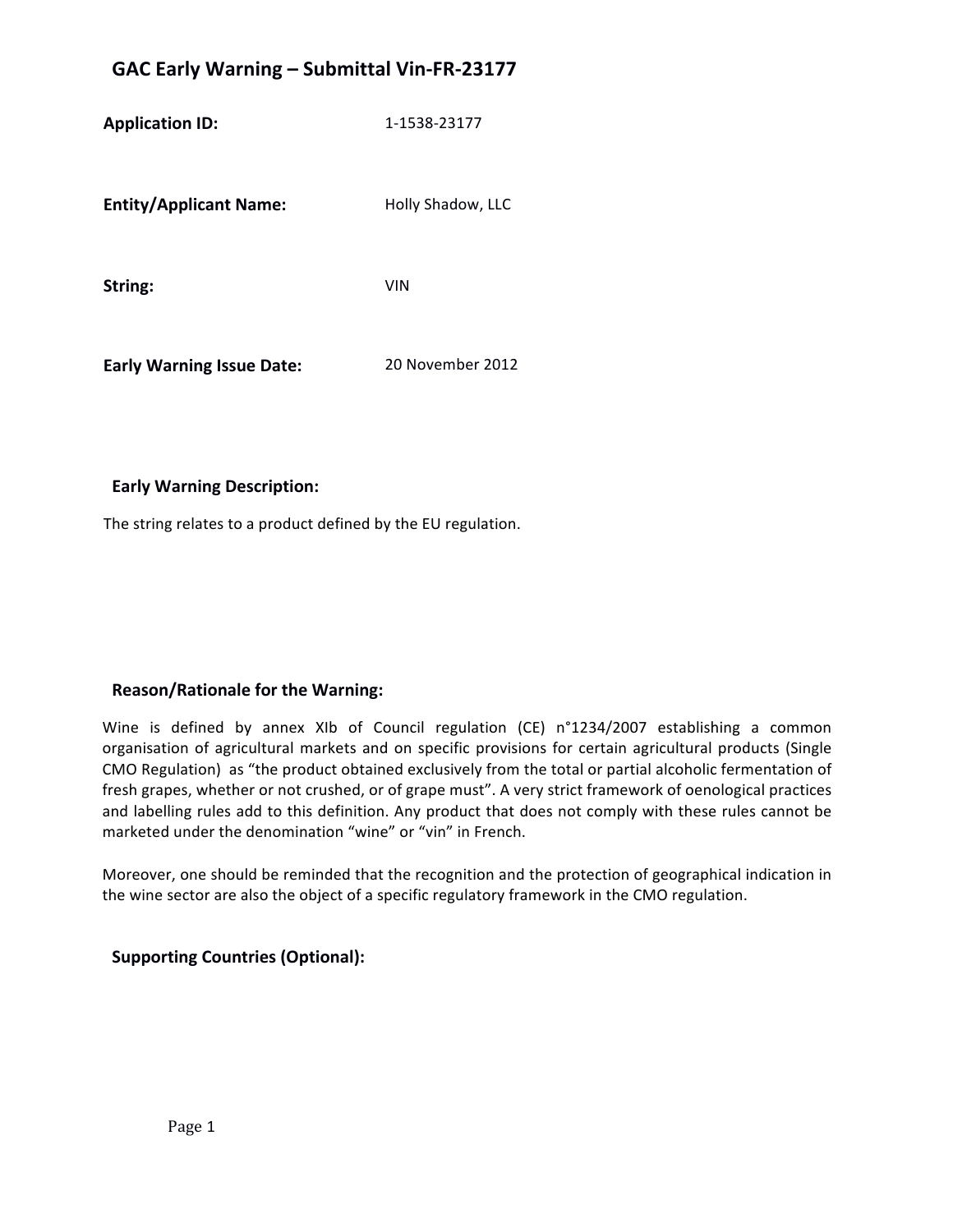### **Possible Remediation:**

- − withdrawal
- − implementation of an objection procedure to safeguard the protection of geographical indications

# **Further Notes from GAC (Optional):**

# **Instructions for Applicant**

# **ICANN** strongly encourages that the applicant work with relevant parties as soon as possible to address the concern voiced in the GAC Early Warning.

Upon receipt of this GAC Early Warning, the applicant has 21 calendar days to inform the GAC and ICANN, through the TLD Application System (TAS), of its decision to either withdraw or continue with the application. If the applicant does not notify the GAC and ICANN within 21 days of receiving the GAC Early Warning of its decision. The application will not move forward with the evaluation process.

#### **Asking questions about your GAC EW**

If you have questions or need clarification about your GAC Early Warning, please contact {*TBD*}. As highlighted above, ICANN strong encourages applicant's to contact {TBD} as soon as practical to ensure you are able to move to the next steps within the 21 day allotted time period.

#### **Continuing with your application**

If the applicant chooses to continue then they must complete the "Applicant's Response" section below notifying the GAC of intended actions, including the expected completion date, and remit their response to {need to define where this will be sent} within 21 days. Separately, the applicant must indicate in TAS its intention to continue with their application.

To complete these tasks the applicant must perform the following steps:

Page 2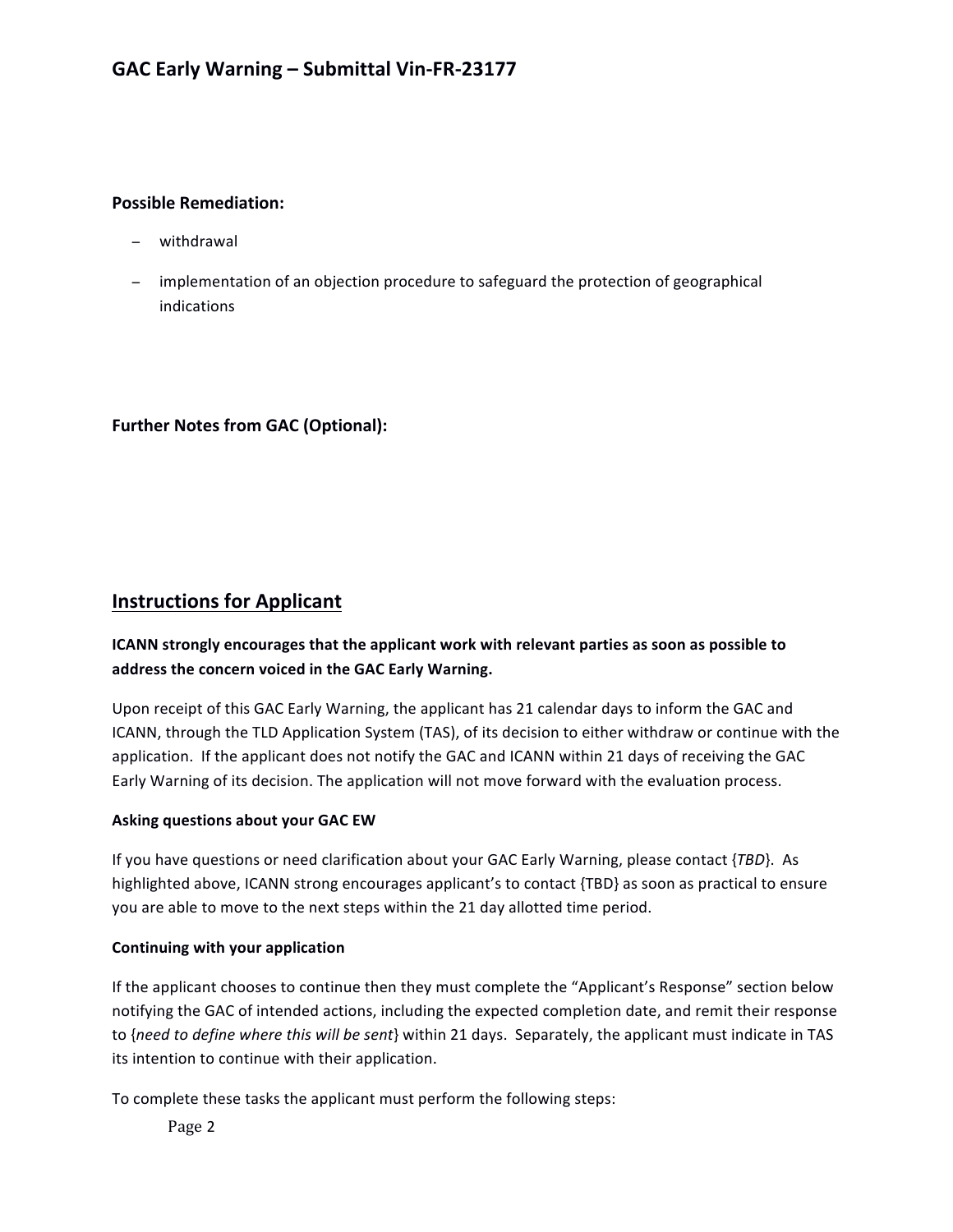# GAC Early Warning - Submittal Vin-FR-23177

- 1. Log into TAS
- 2. Open the GAC Early Warning task
- 3. Click on the "Continue" button
- 4. Separately, submit the GAC EW with the completed "Applicant Response" section to {TBD }

#### **Withdrawing your application**

Applicants choosing to withdraw must notify ICANN and the GAC within the 21-day window to be eligible for a refund of 80% of the evaluation fee (USD 148,000).

To receive the 80% refund, within 21-days the applicant must perform the following steps:

- 1. Log into TAS
- 2. Open the GAC Early Warning task
- 3. Click on the "Withdraw" button

## For questions please contact: gacearlywarning@gac.icann.org

**Applicant Response:**